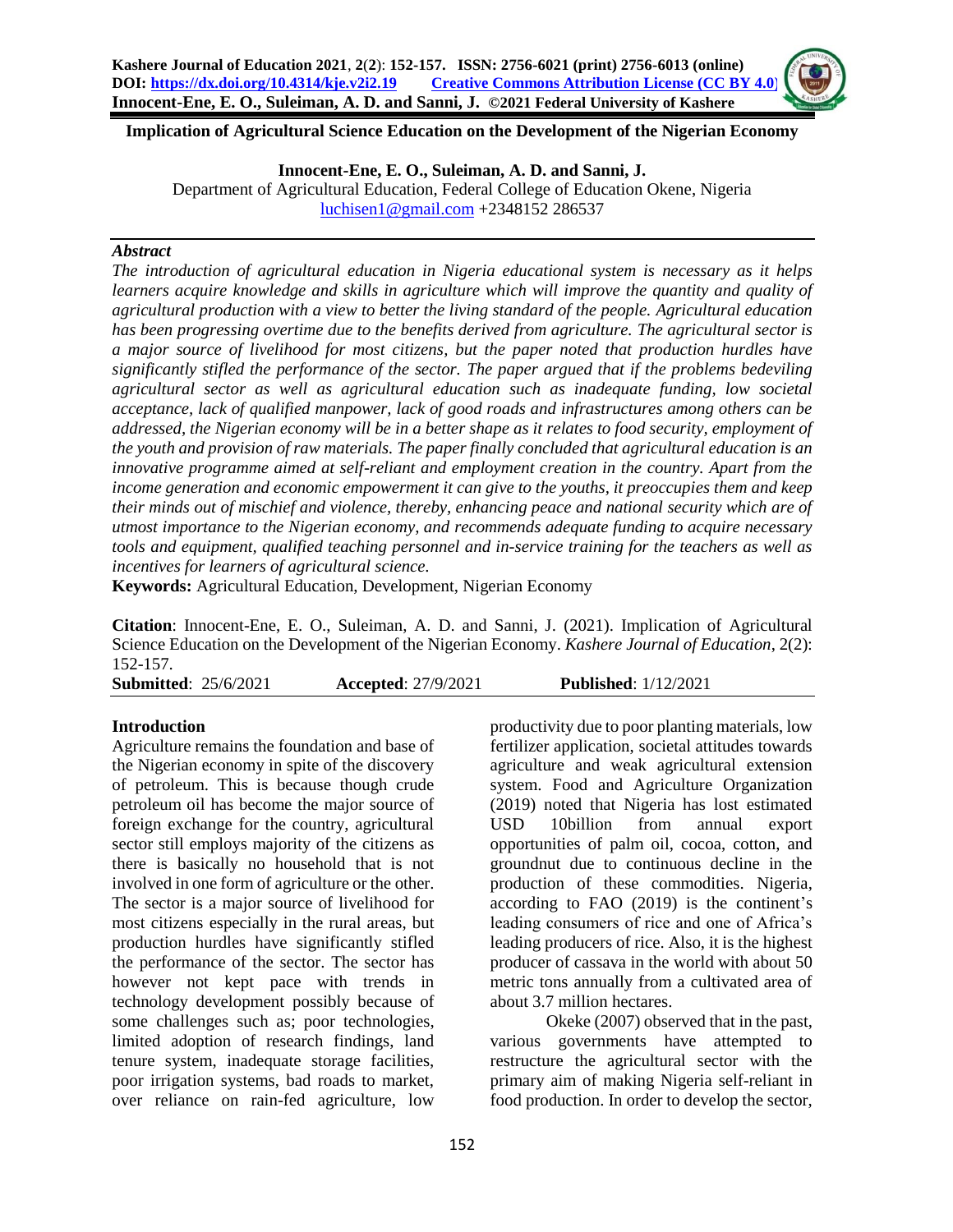**Innocent-Ene, E. O., Suleiman, A. D. and Sanni, J. ©2021 Federal University of Kashere** government over the years has executed different agricultural policies like the Operation Feed the Nation, Green Revolution, Agricultural Development Projects etc. The then General Ibrahim Babangida's administration introduced Structural Adjustment Programme (SAP) to encourage youths and the general Nigerian populace to embrace the spirit of self-reliance. Yet, Nigeria has not attained that level of food sufficiency and reliance. This has resulted in the continuous failure of the sector to play its role in national development (Onwualu, 2012). There is need to utilize the great opportunities in food production to create employment, end food importation and provide raw materials for the agro-allied industries. For effective results therefore, all aspects must be looked into to bring about the needed change. Adeniyi (2012) opined that a commensurate number of selfreliant and independent graduates surely will be one of the major solutions to the teething unemployment ravaging the country, hence, agricultural education is essential in the development of the Nigerian economy. The introduction of agricultural science in Nigeria educational system is welcomed as it helps learners acquire knowledge and skills in agriculture which will improve the quality and quantity of agricultural production with a view to better the living standard of the Nigerian citizens. Also, agricultural education is expected to harmonize the various policies and equip the learner with useful skills to enable

#### **and the Nigerian Economy**

him/her make a living out of agriculture.

In Nigeria, agriculture is the bedrock of economic development, especially in the provision of food vital for human development and raw materials for industry. It is a readily available source of employment and income to the people. Agriculture contributed immensely to the Gross Domestic Product of the country, and remains an important means of alleviating poverty. Central Bank of Nigeria (2011) highlighted that the agricultural sector in the 1960's contributed 85% of the Nigeria foreign exchange earning, 90% employment generation and 80% GDP. These benefits prompted the government to initiate several

policies and projects to enhance agricultural productivity.

Cash crops such as: oil palm, groundnut, cocoa, generated revenue for national development. Gamble, Blumberg, Vernos, and Raun (1988) observed that funds contributed by the regionally important marketing boards launched all the three premier universities in the different geopolitical regions of Nigeria. They explained that, oil palm proceeds were used to build University of Nigeria, Nsukka, roads, hospitals and other social amenities in the eastern part of the country. In the Western region, Cocoa House, Ibadan, O'dua Investment Group, University of Ife now Obafemi Awolowo University, Ile Ife were built from the revenue from cocoa. While, groundnut pyramids and cotton were used to build institutions like Ahmadu Bello University, Zaria. Nigeria led in the export of these major commodities (Alkali, 1997). Udah, Mbanasor and Nwosu (2015) noted that despite these enormous contributions of agriculture, the sector has slipped into a systemic decline, particularly in the past four decades. They explained that contribution of agriculture to overall GDP went from 64 percent in 1960 to 46 percent in 2010. According to National Bureau of Statistics (2020) as at 2019, contribution of agriculture to Nigeria GDP stands at about 26.09%. This is as a result of its subsectors' performing decimally.

Nigerian agriculture is characterized with different agricultural resources; this makes agriculture more important to most Nigerians than any other sector. Agricultural resources are classified as; crop and animal. Under crop section are;

Fibre e.g. cotton

Fruits and vegetables e.g. ginger, tomatoes, pepper, mango

Grains e.g. maize, rice, sorghum

Legumes e.g. soya-beans, groundnuts

Tubers e.g. yam, cassava

Energy crops e.g. jatropha, typha grass

Tree crops e.g. orange, cashew etc

Oil seed e.g. oil palm, melon, castor

Forestry and plantation e.g. timber, bamboo Ornamental e.g. flower

Under the animal sector, resources are divided into fishery, cattle, sheep, pigs and poultry. If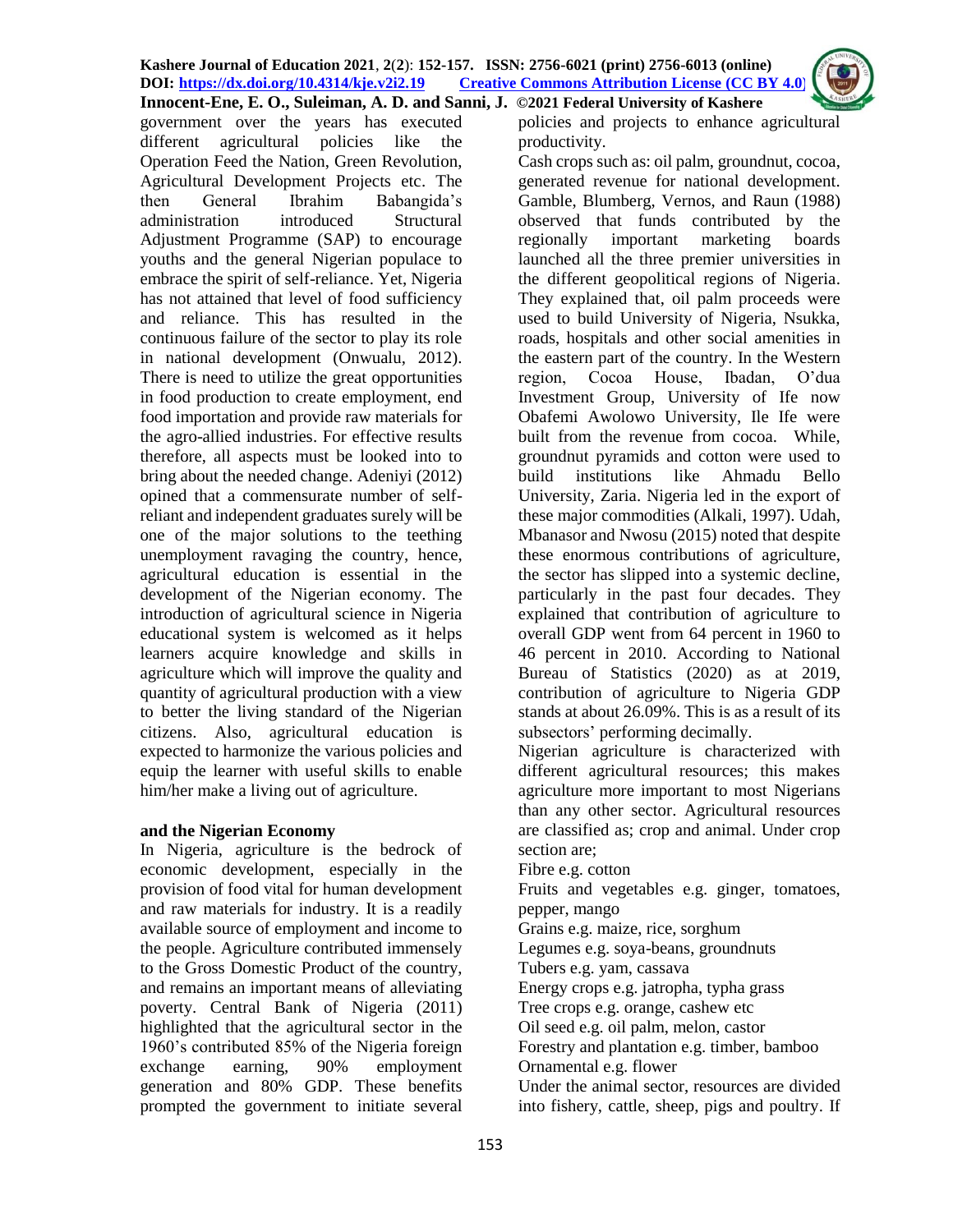

well developed and utilized, these resources from both animal and crop sectors can generate income for the country more than the petroleum sector. Since the potentials of agriculture are still intact, necessary measures should be put in place to bring agriculture back to its pride of place. Having highlighted these importance of agriculture to the economy, it becomes expedient to improve on the quality of agricultural education offered to bring about productivity.

## **The concept of Agricultural Education**

Agricultural education has been progressing overtime due to the benefits derived from agriculture. Egbule (2004) in Modebelu and Nwakpadolu (2013) defined agricultural education as a process of training learners in the process of agricultural productivity as well as the techniques for teaching agriculture. Also, Federal Republic of Nigeria (2004) in Makusidi (2016) defined agricultural education as an aspect of education that leads to practical skill acquisition, applied skills as well as basic scientific knowledge. It is further described as education that leads the learners directly to a particular vocation in the society. It helps prepare and equip the learners in various agricultural occupations e.g. crop production, animal husbandry, horticulture and guarantees national growth and development. Agricultural education helps the learners to be exposed to real life experience through demonstrations, field trips, excursions, and classroom lectures. According to Amadi and Blessing (2016) it is a core vocational subject taught in all levels of education starting from the primary to the tertiary level of education.

## **Role of Agricultural Education in National Development**

Dipcharima (2004) in Makusidi (2016) explained that agricultural education assists and provides the individuals or the society with basic or essential agricultural knowledge and skills to innovate and explore the environment for the betterment of the whole society or nation. These skills are necessary and important for national growth and development because they guarantee high level production of farm products and produce. It exposes the learner to

the use of modem techniques, agricultural mechanization, fertilizer application and management. Agbulu and Ekele, (2004) explained that these skills must be encapsulated within the curriculum of secondary and tertiary institutions so as to enable the students develop interest and acquire vocational skills. The Nigerian economy cannot afford to lose the agricultural sector knowing fully the importance of the sector. Agricultural education among all other factors is the way out to salvage the sector from its dwindling performance thereby improving the economy. Adequate agricultural education will address the challenges of food insecurity, poverty and unemployment. But for a functional agricultural education that would enhance effective training and development of the learners, there need to be qualified manpower, financial resources, enabling environment, and infrastructural development.

National development is a conscious and holistic effort towards economic, political and social development of country. It entails growth of the nation in all its sectors and in human and material resources. According to Peters (2006), national development is the growth in income per capita of a country, it is the provision and creation of conditions by which the citizens of a nation attain the fulfillment of their basic human need. On the other hand, Makusidi (2016) viewed national development as a progress towards reducing the incident of poverty, unemployment and income inequality in the society. One major tool of employment and poverty reduction is agriculture; Eneji, Tsuvyakl and Afu (2021) explained that Nigeria per capita GDP and various components of the agricultural sector provides a half and engages two-third of the labour force. The basic idea of national development is growth in human and materials resources of a nation. Qualitative education is required for a strong nation building and because there is need to balance the human and material resources of a nation in other to come out with a strong structure, agricultural education becomes imperative. According to Ifeanyi (2012) most nations collapse because of poor or weak human resources which invariably means poor quality education. Therefore, he suggested that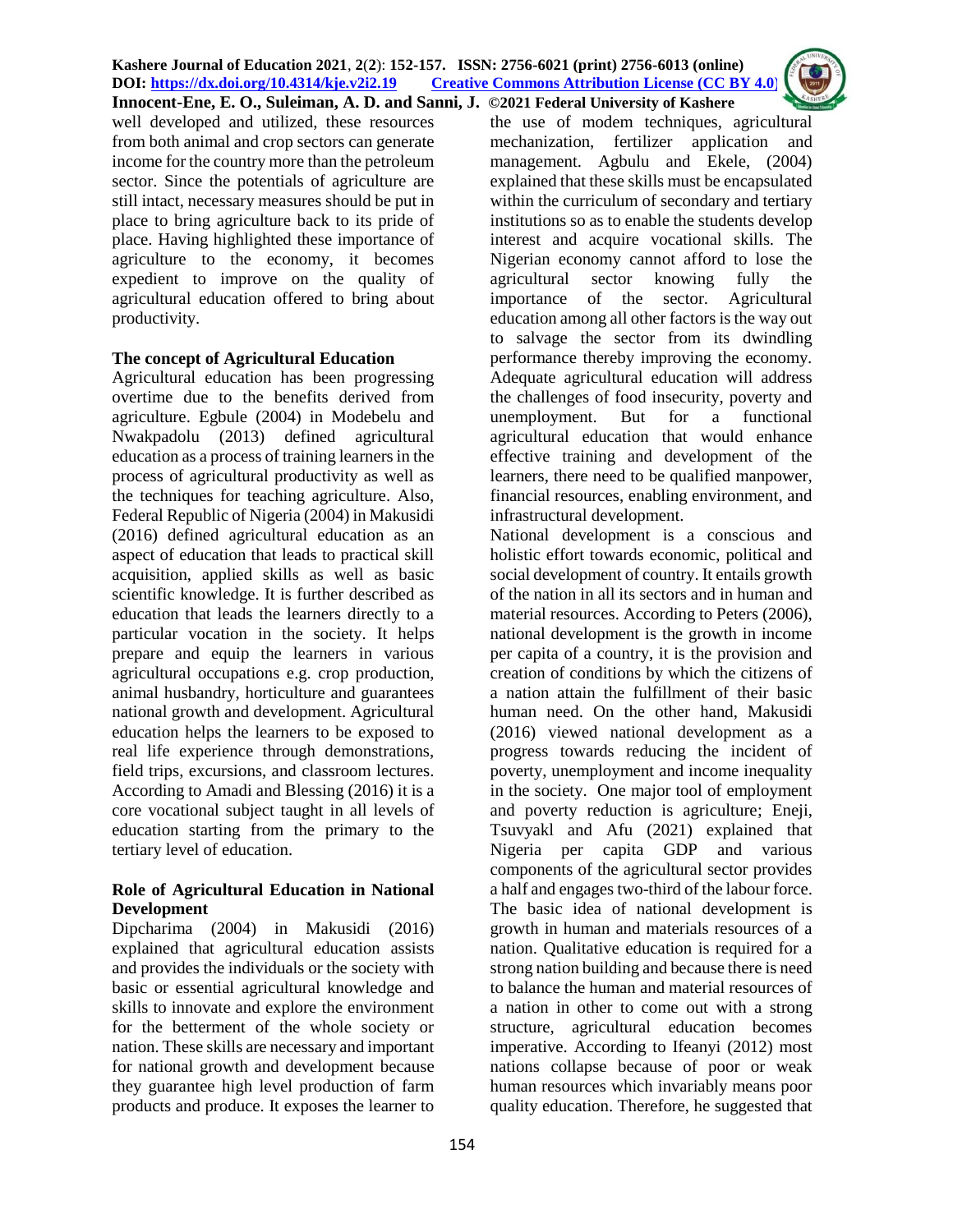education that can equip the individual with the right knowledge and skills are the types of education needed for economic and national development. Agricultural education happens to fail within that type of education that can expose the learner to the acquisition of skills for economic and national education. In another development, Agricultural education is concerned with the provision of necessary expertise needed for a strong independent and food sufficiency nation. On the other hand, agricultural education is designed to equip students with the skills and knowledge needed to practice agriculture for efficient food production. Agricultural education becomes necessary to help in:

- Farm mechanization and use of modern equipment;
- Providing technical knowledge and vocational skill for agricultural, industrial, commercial and economic development;
- Producing people who can apply scientific knowledge to the improvement and solution of the environment and agriculture;
- Training and imparting necessary skills for the production of crafts men, technicians and other skilled personnel for selfreliance and enterprise;
- Creation of future entrepreneurs;
- Prepares individuals to become teachers of agriculture, extension officers and other professions related to agriculture;
- Helping the youths to develop an intellectual understanding of the increasing complexity of problem limiting farm production.

However, attainment of the above roles become functional when some of the problems bedeviling agricultural education are addressed like; low funding, nonchalant attitudes of students towards farming occasioned by the use of crude implements, inadequate equipment, tools and teaching aids, unqualified personnel, and societal attitudes towards agricultural education. Also, well-articulated programmes and pedagogical approach to agricultural education is important for a vibrant and functional agricultural education. There is great apathy by both citizens and government towards investing in the agricultural sector of the economy; they prefer trade to agricultural sector. When these problems are addressed, agricultural education would become more functional to make learners self-reliant and independent as opined by Adeniyi (2012) that a commensurate number of self-reliant and independent graduates surely is a solution to the teething unemployment situation ravaging the Nigerian economy presently. Implying that agricultural education is an essential tool in national development. It is believed that proper and adequate agricultural education would address the challenges of food insecurity and poverty as well.

# **Conclusion**

Nigeria has enormous agricultural resources that when fully harnessed and developed can generate more revenue for the citizens, foreign exchange for the country, create employment and improve the overall standard of living of the citizenry. A viable agricultural sector can solve most of the socio-economic challenges facing the country today including insecurity, unemployment and corruption. Agricultural education is an innovative programme aimed at self-reliant and employment creation in the country. Apart from the income generation and economic empowerment it can give to the youths, it preoccupies them and keep their minds out of mischief and violence, thereby, enhancing peace and national security which are of utmost importance to the Nigerian economy. A food secured nation leads to improved standard of living; one indices for national development. Having seen the various agricultural resources that can generate money and employment, beyond crude oil, agricultural sector seems to be the most important sector of the Nigerian economy, hence, the importance of agricultural education in producing people who can apply scientific knowledge to the improvement of agriculture and help youths understand the use of modern equipment among other roles. For a functional agricultural education, there is need for qualified teachers/manpower, financial resources, structural and material resources, enabling environments and infrastructures. These would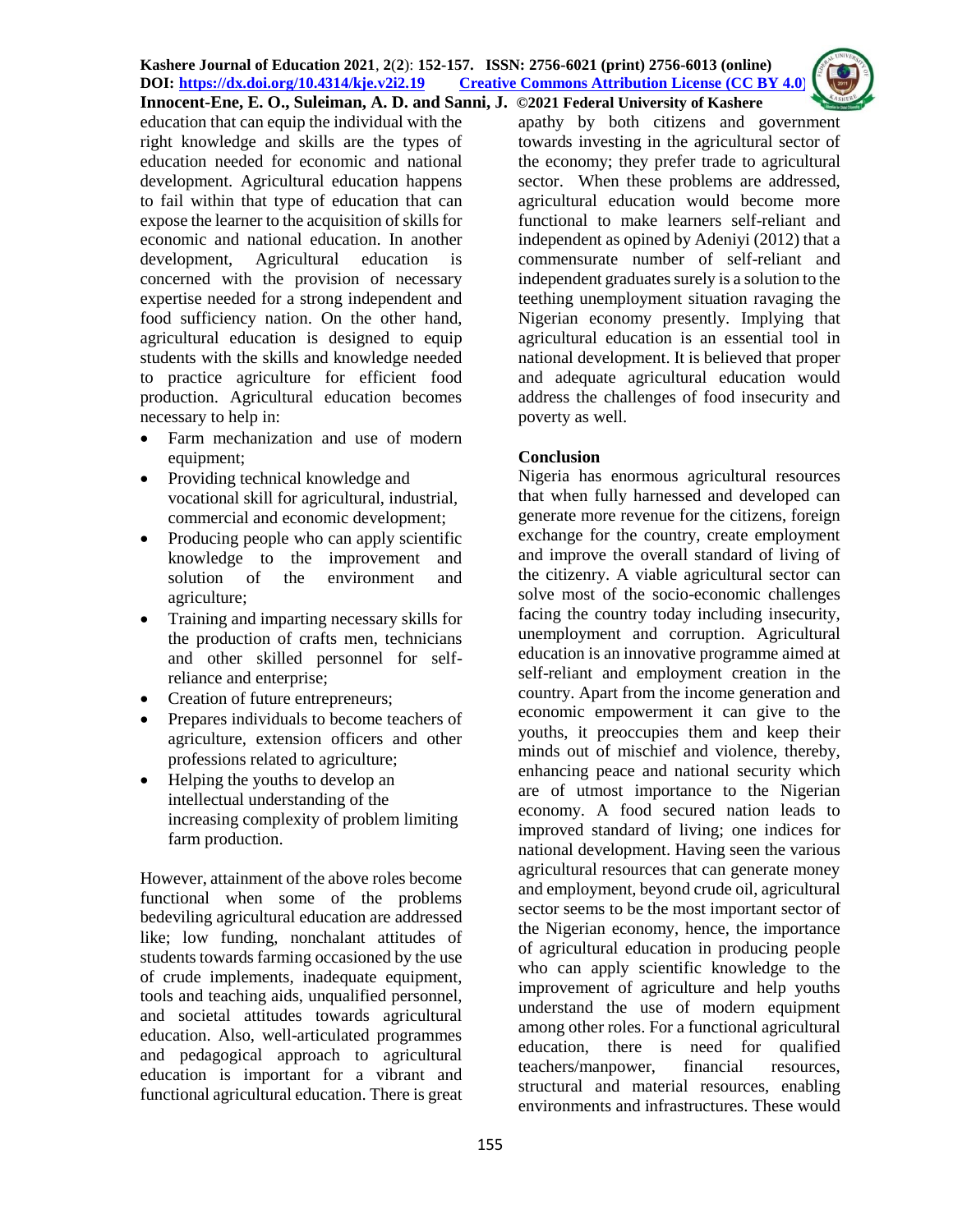

enhance effective training and development of the learners.

#### **Recommendations**

- 1. Adequate funding of agriculture and agricultural education is needed to provide tools and equipment as well as infrastructures for agriculture to thrive. The success of agriculture is a sure bet for the development of the Nigerian economy.
- 2. Funding of agricultural departments and institutions to enable them organize conferences and workshops. The outcome of these conferences and workshops would be useful to policy makers on the type of policies to enact in order to move the nation forward.
- 3. Students of agricultural education should be given adequate orientation on the need to take to farming, and the usefulness of agriculture to the Nigerian economy.
- 4. There should be incentives and motivation for students offering agriculture at the tertiary levels to encourage them and motivate others thereby changing societal attitudes towards agricultural education.
- 5. For effective agricultural education, qualitative and innovative teachers are important, hence; in-service training should be made available for teachers to upgrade on their knowledge of the subject matter.
- 6. Loans and other forms of credit should be ear-marked for graduates of agricultural education and any other agricultural related course to set up farms to put into practice what they have learnt over the years in school. This would bring about more employment opportunities as well as more food for the citizens.
- 7. Societal attitude and bias towards agricultural education has to be addressed by government. This can be done by making agriculture more attractive than what it is now. Agricultural education should be given higher priority especially, because of its importance in a depressed economy such as ours.
- **References** 
	- Adeniyi, B.A. (2012). The role of entrepreneurship education in vocational and technical education. http//adeconsult.blogspot.com/2012/05/r ole-of-entrepreneurshipeducation.in.html? m-l
	- Agbulu, O. N. and Ekele, G. E. (2004). Functional curriculum in agricultural education for Nigeria. Makurdi: Welfson Press.
	- Alkali, R. A. (1997). The World Bank and Nigeria: Cornucopia or Pandora Box? Kaduna: Baraka Press.
	- Amadi, N. S., & Blessing, S. (2016). Role of agricultural education in nation building. *Journal of Agriculture, Socioeconomics and Sustainable Environment (JASSE), 4(1):* 11-16.
	- Central Bank of Nigeria (2011). Nigeria incentive based risk sharing for agricultural lending (NIRSAL). Abuja: CBN
	- Dipcharima, Z. B. (2004). The role of vocational agricultural education in Nigerian Development. Enugu: OZyBEL Publishers.
	- Egbule, P. E. (2004). Fundamentals and Practice of Agricultural Education. Owerri: Totan Publishers Ltd.
	- Eneji, E. E, Tsuvyakh, D. & Afu, E. A. (2021). Agricultural education and sustainable development: The Nigerian Experience. *International Journal of Social Sciences and Management Research, 7(1):* 59-65.
	- Federal Republic of Nigeria (2004). *National Policy on Education.* Lagos: Federal Government Press.
	- Food and Agriculture Organization (2019). FAO in Nigeria: Nigeria at a glance.